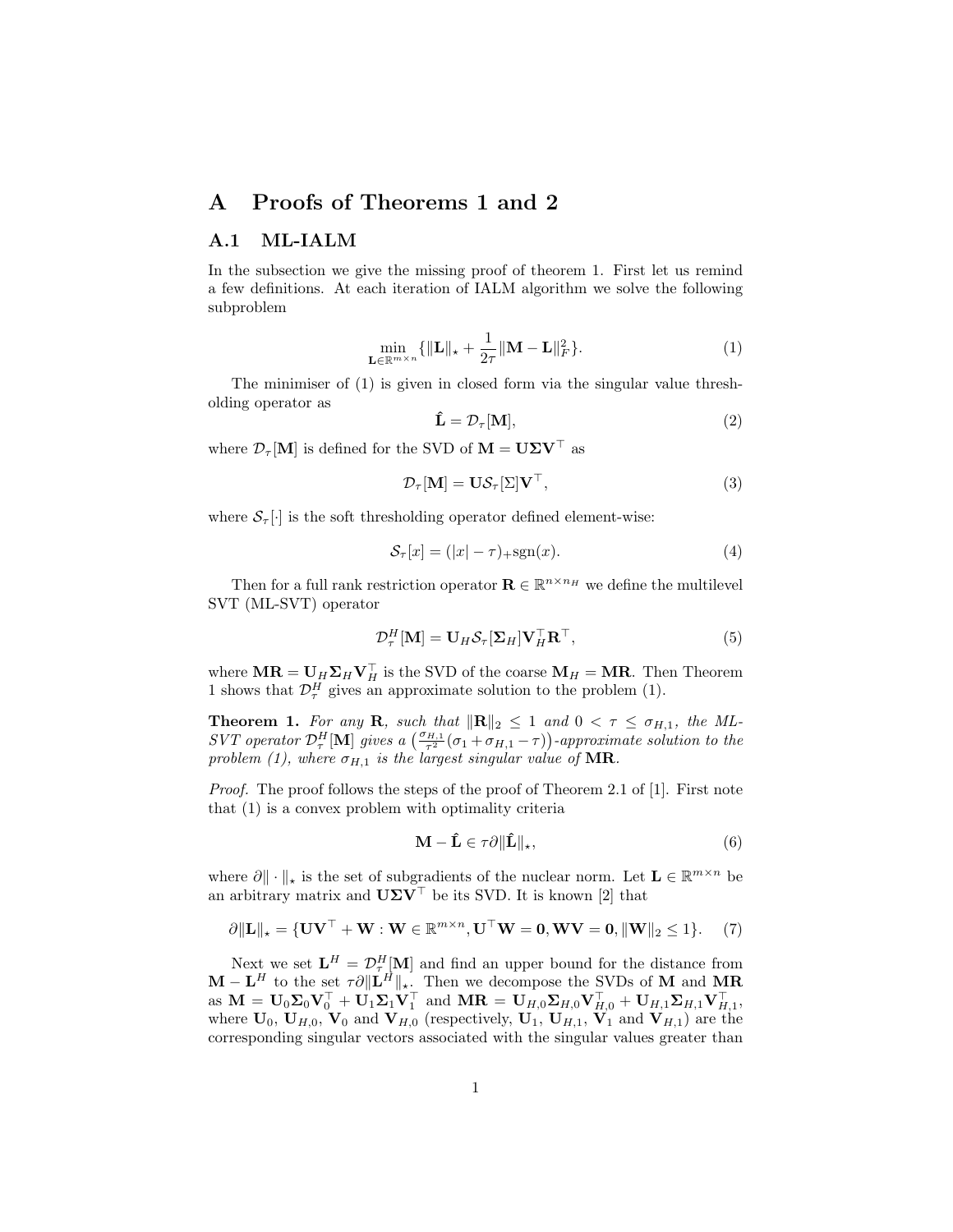$\tau$  (respectively, smaller than or equal to  $\tau$ ). Then we have  $\mathbf{L}^H = \mathbf{U}_{H,0}(\mathbf{\Sigma}_{H,0} - \mathbf{I})$  $\tau I)V_{H,0}^{\top}R^{\top}$ , and therefore using  $U_0U_0^{\top} + U_1U_1^{\top} = I$  and  $U_0^{\top}U_0 = I$  we get

$$
\mathbf{M} - \mathbf{L}^{H}
$$
\n
$$
= \mathbf{U}_{0}\mathbf{\Sigma}_{0}\mathbf{V}_{0}^{\top} + \mathbf{U}_{1}\mathbf{\Sigma}_{1}\mathbf{V}_{1}^{\top} - \mathbf{U}_{H,0}(\mathbf{\Sigma}_{H,0} - \tau\mathbf{I})\mathbf{V}_{H,0}^{\top}\mathbf{R}^{\top}
$$
\n
$$
= \mathbf{U}_{0}\mathbf{\Sigma}_{0}\mathbf{V}_{0}^{\top} + \mathbf{U}_{1}\mathbf{\Sigma}_{1}\mathbf{V}_{1}^{\top} - (\mathbf{U}_{0}\mathbf{U}_{0}^{\top} + \mathbf{U}_{1}\mathbf{U}_{1}^{\top})\mathbf{U}_{H,0}(\mathbf{\Sigma}_{H,0} - \tau\mathbf{I})\mathbf{V}_{H,0}^{\top}\mathbf{R}^{\top}
$$
\n
$$
= \tau[\tau^{-1}\mathbf{U}_{1}(\mathbf{\Sigma}_{1}\mathbf{V}_{1}^{\top} - \mathbf{U}_{1}^{\top}\mathbf{U}_{H,0}(\mathbf{\Sigma}_{H,0} - \tau\mathbf{I})\mathbf{V}_{H,0}^{\top}\mathbf{R}^{\top})
$$
\n
$$
+ \tau^{-1}\mathbf{U}_{0}(\mathbf{\Sigma}_{0}\mathbf{V}_{0}^{\top} - \mathbf{U}_{0}^{\top}\mathbf{U}_{H,0}(\mathbf{\Sigma}_{H,0} - \tau\mathbf{I})\mathbf{V}_{H,0}^{\top}\mathbf{R}^{\top})]
$$
\n
$$
:= \tau[\mathbf{W} + \mathbf{U}\mathbf{V}^{\top}], \tag{8}
$$

where

$$
\mathbf{W} := \tau^{-1} \mathbf{U}_1 (\mathbf{\Sigma}_1 \mathbf{V}_1^\top - \mathbf{U}_1^\top \mathbf{U}_{H,0} (\mathbf{\Sigma}_{H,0} - \tau \mathbf{I}) \mathbf{V}_{H,0}^\top \mathbf{R}^\top), \tag{9}
$$

$$
\mathbf{V}^{\top} := \tau^{-1} (\mathbf{\Sigma}_0 \mathbf{V}_0^{\top} - \mathbf{U}_0^{\top} \mathbf{U}_{H,0} (\mathbf{\Sigma}_{H,0} - \tau \mathbf{I}) \mathbf{V}_{H,0}^{\top} \mathbf{R}^{\top})
$$
(10)

and  $\mathbf{U} := \mathbf{U}_0$ . Then  $\mathbf{U}^\top \mathbf{W} = \mathbf{0}$  and since  $\|\mathbf{\Sigma}_1\|_2 \leq \tau$  and  $\sigma_{H,1} \geq \tau$  we also have

$$
\|\mathbf{W}\|_{2} \n= \tau^{-1} \|\mathbf{\Sigma}_{1} \mathbf{V}_{1}^{\top} - \mathbf{U}_{1}^{\top} \mathbf{U}_{H,0} (\mathbf{\Sigma}_{H,0} - \tau \mathbf{I}) \mathbf{V}_{H,0}^{\top} \mathbf{R}^{\top} \|_{2} \n\leq \tau^{-1} (\|\mathbf{\Sigma}_{1}\|_{2} + \|\mathbf{\Sigma}_{H,0} - \tau \mathbf{I}\|_{2} \|\mathbf{R}^{\top}\|_{2}) \n\leq \tau^{-1} (\tau + \sigma_{H,1} - \tau) \n= \frac{\sigma_{H,1}}{\tau}
$$
\n(11)

Furthermore,

$$
\|\mathbf{W}\mathbf{V}\|_{2}
$$
\n
$$
= \tau^{-2} \|\mathbf{U}_{1}(\mathbf{\Sigma}_{1}\mathbf{V}_{1}^{\top} - \mathbf{U}_{1}^{\top}\mathbf{U}_{H,0}(\mathbf{\Sigma}_{H,0} - \tau\mathbf{I})\mathbf{V}_{H,0}^{\top}\mathbf{R}^{\top})
$$
\n
$$
(\mathbf{\Sigma}_{0}\mathbf{V}_{0}^{\top} - \mathbf{U}_{0}^{\top}\mathbf{U}_{H,0}(\mathbf{\Sigma}_{H,0} - \tau\mathbf{I})\mathbf{V}_{H,0}^{\top}\mathbf{R}^{\top})^{\top}\|_{2}
$$
\n
$$
\leq \tau^{-2} (\|\mathbf{\Sigma}_{1}\|_{2} + \|\mathbf{\Sigma}_{H,0} - \tau\mathbf{I}\|_{2})(\|\mathbf{\Sigma}_{0}\|_{2} + \|\mathbf{\Sigma}_{H,0} - \tau\mathbf{I}\|_{2})
$$
\n
$$
\leq \tau^{-2}(\tau + \sigma_{H,1} - \tau)(\sigma_{1} + \sigma_{H,1} - \tau)
$$
\n
$$
= \frac{\sigma_{H,1}}{\tau^{2}}(\sigma_{1} + \sigma_{H,1} - \tau),
$$
\n(12)

where  $\sigma_{H,1} = \|\Sigma_{H,0}\|_2$  is the largest singular value of **MR** and for the last inequality we used the assumptions that  $\sigma_{H,1} \geq \tau$  and  $\|\mathbf{R}\|_2 \leq 1$ . Therefore, since  $\frac{\sigma_{H,1}}{\tau^2}(\sigma_1 + \sigma_{H,1} - \tau) \geq \frac{\sigma_{H,1}}{\tau}$  then  $\mathcal{D}_{\tau}^H[\mathbf{M}]$  is at most  $\frac{\sigma_{H,1}}{\tau^2}(\sigma_1 + \sigma_{H,1} - \tau)$ away from a zero subdifferential of (1).